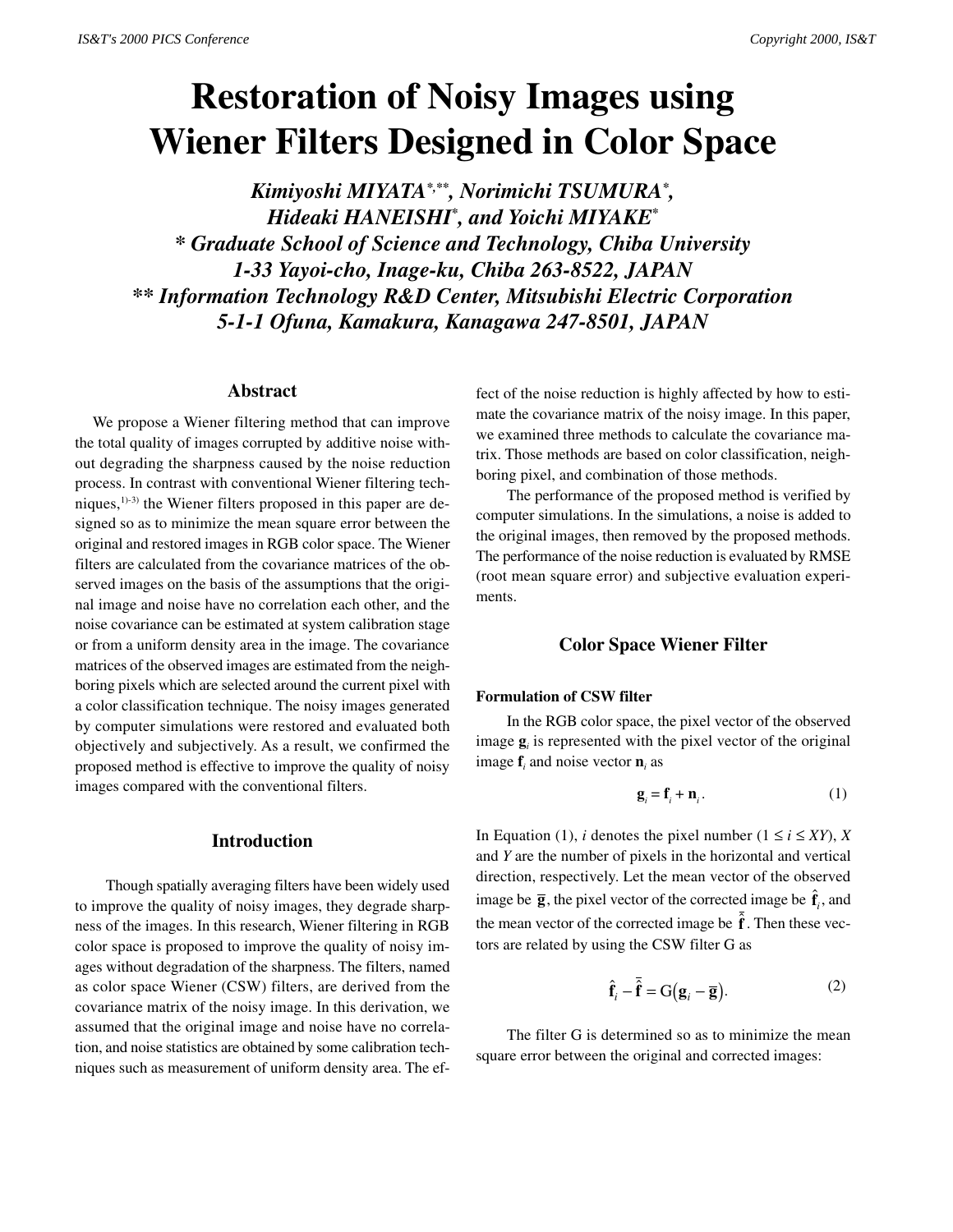$$
E = \left\langle \left\| \left( \mathbf{f}_i - \overline{\mathbf{f}} \right) - \mathbf{G} \left( \mathbf{g}_i - \overline{\mathbf{g}} \right) \right\|^2 \right\rangle \to \min, \tag{3}
$$

where  $\langle \bullet \rangle$  is expectation operation with respect to *i*. If the original image has no correlation with the noise, G is calculated by

$$
G = C_{ff} (C_{ff} + C_{nn})^{-1}.
$$
 (4)

Here,  $C_f$  and  $C_m$  are the covariance matrices of the original image and noise as follows.

$$
C_{ff} = \langle (\mathbf{f}_i - \bar{\mathbf{f}})(\mathbf{f}_i - \bar{\mathbf{f}})^T \rangle
$$
 (5)

$$
\mathbf{C}_{nn} = \left\langle \mathbf{n}_i \mathbf{n}_i^{\mathrm{T}} \right\rangle \tag{6}
$$

The matrix  $C_f$  is unknown generally, on the other hand the covariance matrix of the observed image, C*gg*, can be obtained as

$$
\mathbf{C}_{gg} = \langle (\mathbf{g}_i - \overline{\mathbf{g}})(\mathbf{g}_i - \overline{\mathbf{g}})^{\mathrm{T}} \rangle. \tag{7}
$$

Under the assumption of no correlation between original image and noise,  $C_f$  can be represented as

$$
\mathbf{C}_{ff} = \mathbf{C}_{gg} - \mathbf{C}_{nn}.\tag{8}
$$

Finally, the filter G is represented by

$$
\mathbf{G} = (\mathbf{C}_{gg} - \mathbf{C}_{nn}) \mathbf{C}_{gg}^{-1}.
$$

The corrected pixel vector  $\hat{\mathbf{f}}_i$  is obtained by the filter as

$$
\hat{\mathbf{f}}_i = \mathbf{G}(\mathbf{g}_i - \overline{\mathbf{g}}) + \overline{\mathbf{g}}.
$$
 (10)

In Equation (10), it is also assumed that  $\hat{\mathbf{f}} = \overline{\mathbf{g}}$  because mean of the noise is zero in this research.

To illustrate the effect of the filter G calculated by Equation (9), we performed a simple simulation. Figure 1 shows an original digital color patch image with RGB channels. Figure 2 shows the image corrupted by an additive noise. Figure 3 shows averaged image by using a conventional 3 x 3 pixels mask. The edge in Figure 3 is blurred by the averaging mask. Figure 4 shows the result of noise reduction by the filter calculated from Equation (9). Though the edge is preserved from sharpness degradation as shown in Figure 4, the performance of noise reduction is not sufficient. Then we propose modified CSW filters in the following section.



*Figure 1. Digital color patch image (RGB channel image).*



*Figure 2. Noisy image corrupted by additive noise.*



*Figure 3. Averaged noisy image by a conventional mask.*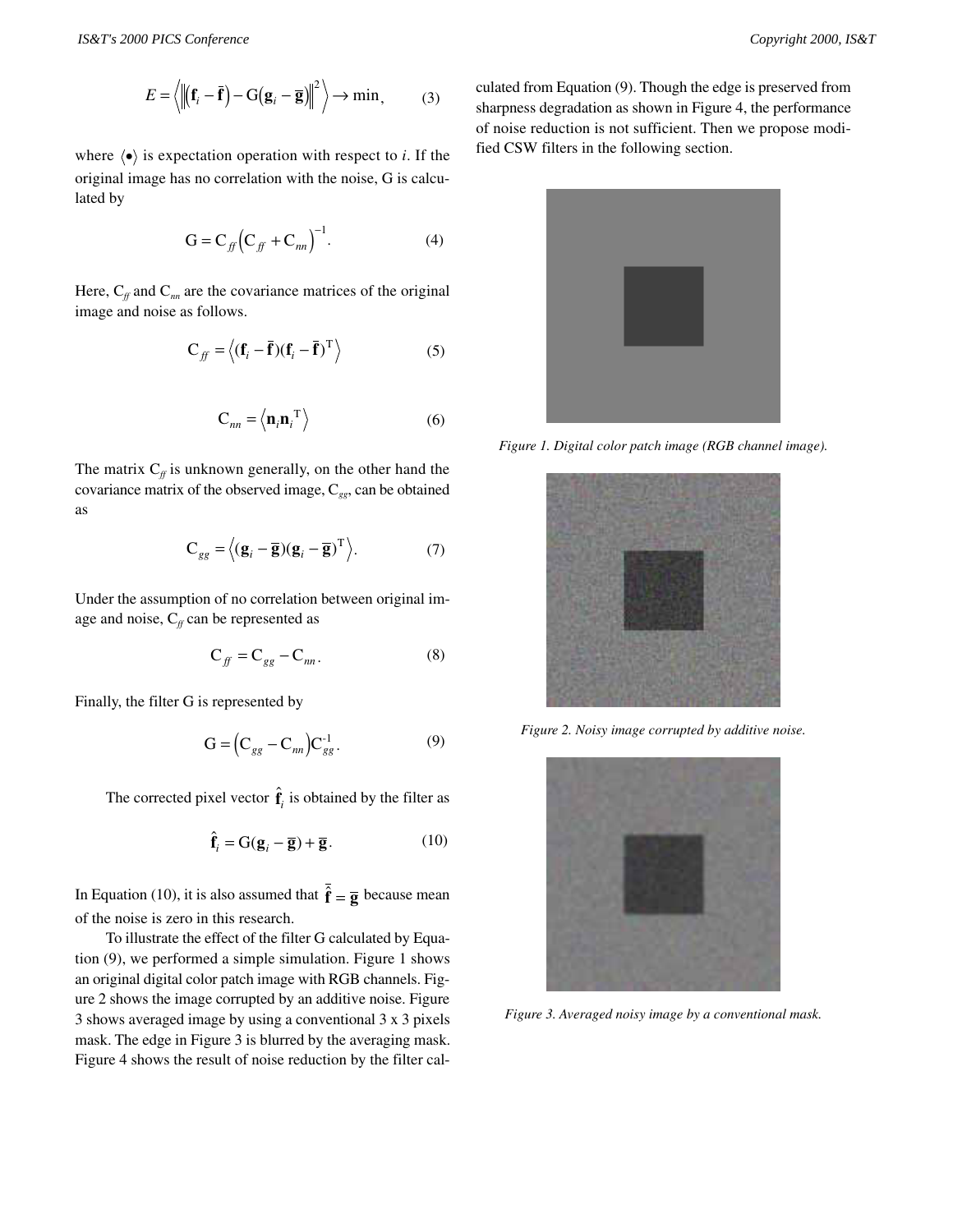

*Figure 4. Corrected image by a CSW filter calculated by Eq. (9).*

#### **CSW Filter for White Noise**

If the noise is white and uncorrelated to the original image, the CSW filter is formulated as follows.

The C*gg* in Equation (7) can be expanded using diagonal matrix  $\Lambda_{g}$ ,

$$
C_{gg} = P_g \Lambda_g P_g^T \tag{11}
$$

Here  $\Lambda_g$  has the eigen values in the diagonal components, and matrix  $P_g$  has eigen vectors of  $C_{gg}$  in the columns. The superscript T denotes transpose of the matrix. In the same manner,  $C_{nn}$  is also expanded using matrices  $\Lambda_n$  and  $P_n$  as,

$$
\mathbf{C}_{nn} = \mathbf{P}_n \Lambda_n \mathbf{P}_n^{\mathrm{T}}.\tag{12}
$$

An arbitrary orthonormal basis set can be selected as the eigen vectors of C*nn* in the case of white noise. Thus we determine P*n* as follows.

$$
P_n = P_g \tag{13}
$$

Substituting Equations (11), (12), and (13) into Equation (9), Equation (14) is obtained.

$$
G = P_g \left(\Lambda_g - \Lambda_n\right) \Lambda_n^{-1} P_g^T \tag{14}
$$

Equation (14) can be also represented using component representation as,



Here,  $\sigma_{g1}^2$ ,  $\sigma_{g2}^2$ ,  $\sigma_{g3}^2$ , and  $\sigma_n^2$  are the eigen values of C<sub>gg</sub> and C*nn*, respectively.

The operation with G can be interpreted as 1) orthogonal transformation by  $P_g^T$ , 2) filtering using signal and noise variances, 3) inverse transform by  $P<sub>g</sub>$ . It is of interest that this operation is similar to conventional spatial Wiener filtering.

#### **Pixel Selection for Filter Calculation**

Because the performance of the noise reduction depends on how C*gg* is calculated, three kinds of calculation method have been examined and compared.

- Method 1: At first the noisy images are classified into 10 color classes,<sup>4)</sup> then 10 kinds of  $C_{gg}$  are calculated using all of pixels classified into the same color class.
- Method 2:  $d_x$  x  $d_y$  neighboring pixels of a current pixel are used, then the filter is calculated pixelwise. Figure 5 shows the calculation scheme of this method.
- Method 3: This is a combination of Method 1 and 2. Neighboring pixels which are classified into the same color class as the current pixel are used, then the filter is calculated pixelwise. The number of pixels used for determining the filter, *T*, is introduced as a parameter.

Figure 6 shows the image corrected by Method 3. We can see that the noise is reduced well compared with Figure 4 and the edge remains sharp compared with Figure 3.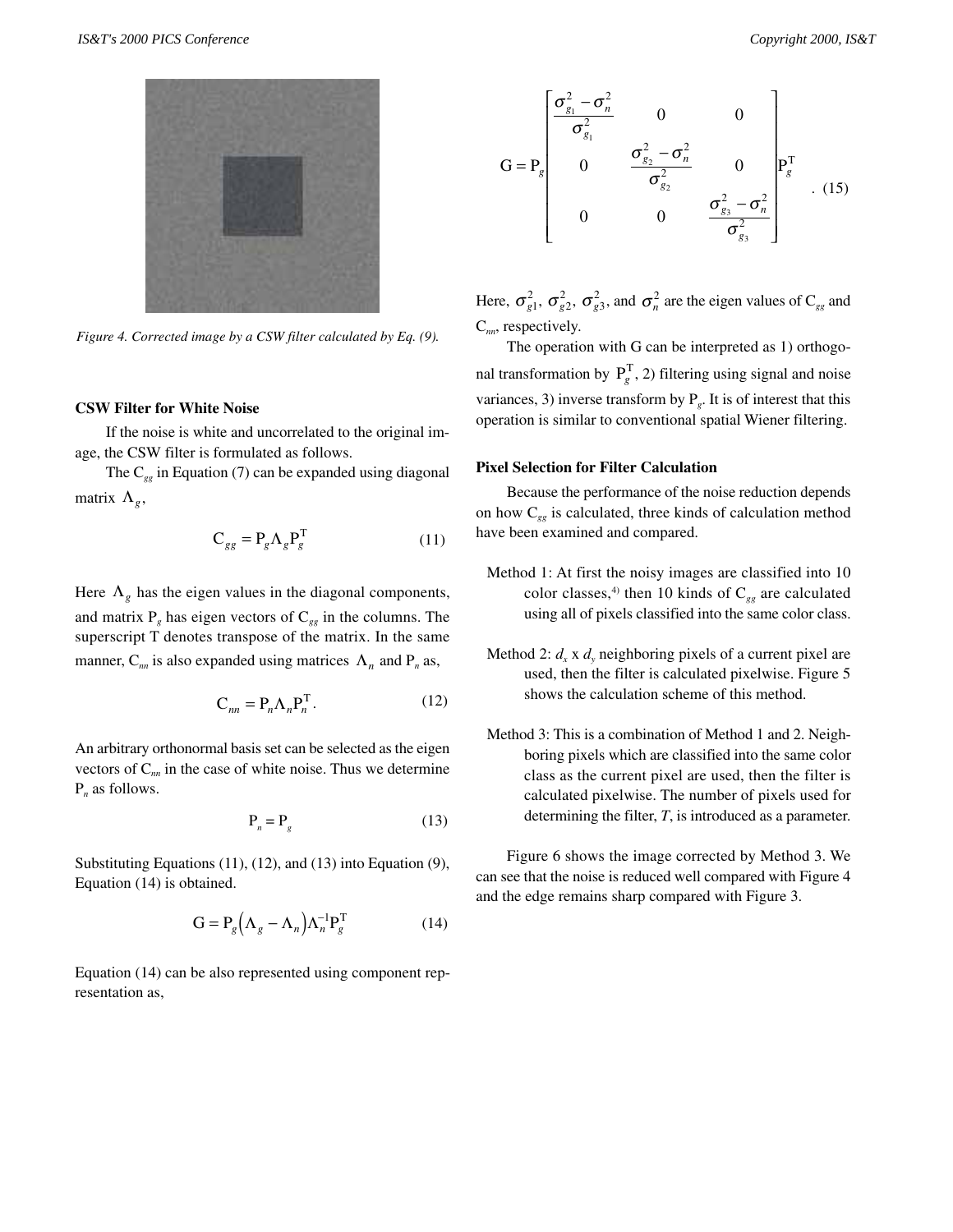

*Figure 5. Sub block used for determination of Wiener filter.*



*Figure 6. Corrected image by a CSW filter calculated by Method 3*  $(T = 81$  pixels).

# **Noise Reduction Simulation**

The simulation was carried out using samples made from the original images, ISO/JIS-SCID N1 to N8, degraded by additive white noise. The noise was reduced by the proposed methods. Figure 7 shows one of the original images used in the simulation. Figure 8 shows noisy image degraded by the noise. For comparison, four kinds of averaging mask were used as conventional noise reduction method. Figure 9 and 10 show the images corrected by the conventional mask and the proposed method.



*Figure 7. Original image (SCID N1) used in the simulation.*



*Figure 8. Noisy image degraded by the additive noise.*

The performance of the noise reduction was confirmed by RMSE (Root Mean Square Error) and subjective evaluation experiments.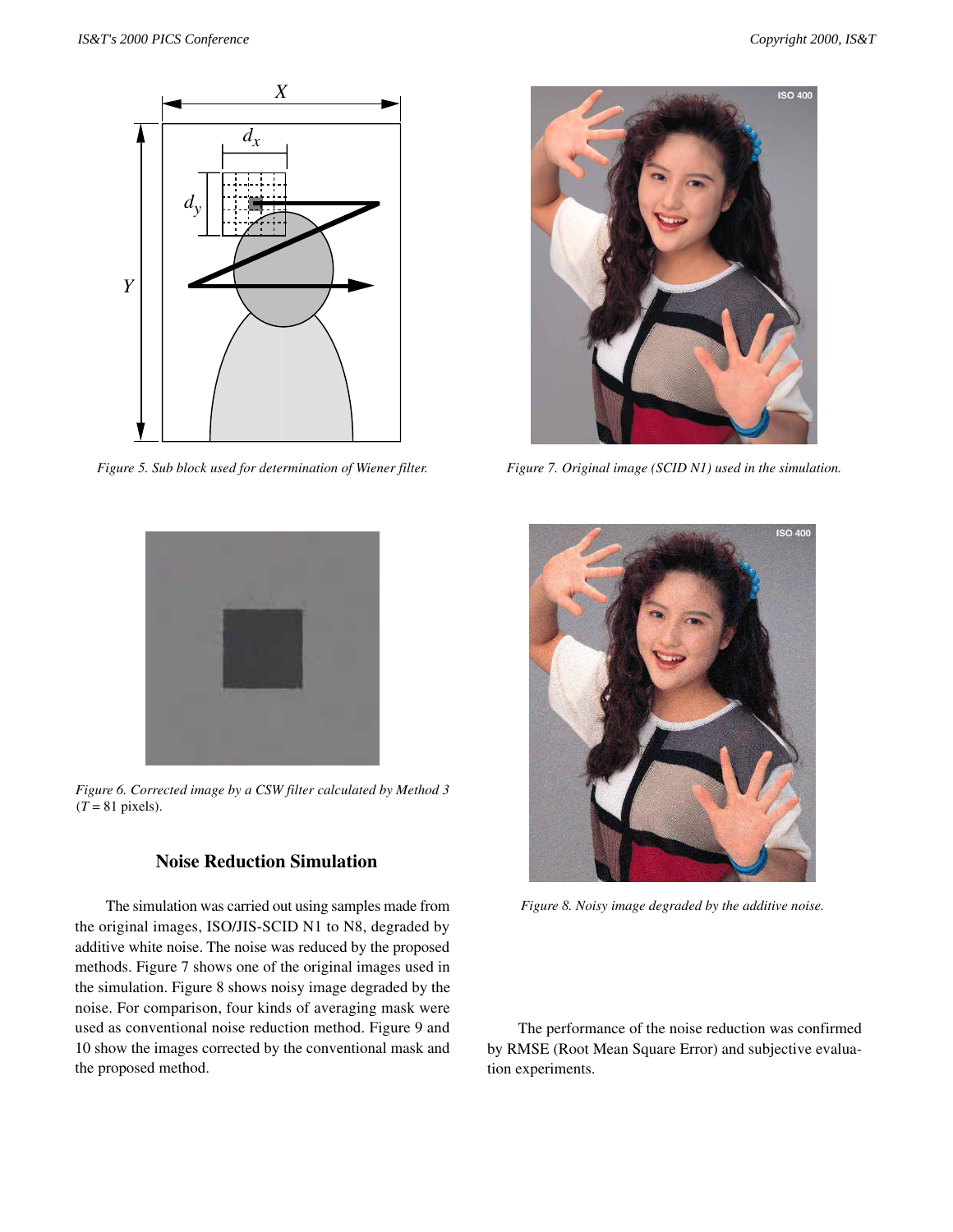

*Figure 9. The image corrected by conventional mask (Mask 4).*



*Figure 10. The image corrected by proposed method. (Method 3, T = 81 pixels)*

## **Confirmation by RMSE**

The RMSEs to the original images were calculated from noisy images, comparison images, and images corrected by Method 1 - 3. The averaged RMSEs over the SCID N1 to N8 are shown in Figure 11. The minimum RMSE was obtained by Method 3 (*T*=81).



*Figure 11. RMSE between original and sample images in RGB space.*

## **Confirmation by Subjective Evaluation**

Nine samples per SCID were displayed on the CRT monitor in a random order, then 20 observers rated the total image quality of each sample by five-rank successive category method at the viewing distance of 500 mm. The size of neighboring pixels  $d_x$  x  $d_y$  for Method 2 and the number of pixels *T* for Method 3 were chosen to minimize the RMSE as shown in Figure 11. The observer rating value (ORV) was calculated by the statistical method,<sup>5)</sup> then ORV was averaged over the SCID N1 to N8. Figure 12 shows the obtained ORV for each sample. The ORV means that a higher value corresponds to better image quality. The samples corrected by the proposed methods show the higher ORV compared with the images corrected by any conventional averaging masks. In the evaluation of the RMSE, the images corrected by Method 3 show the best result, however the best subjective image quality was obtained by the filter calculated from Method 2. One reason of this result is that the unfavorable pseudo contours appear in the images restored by Method 3 more strongly than that by Method 2.